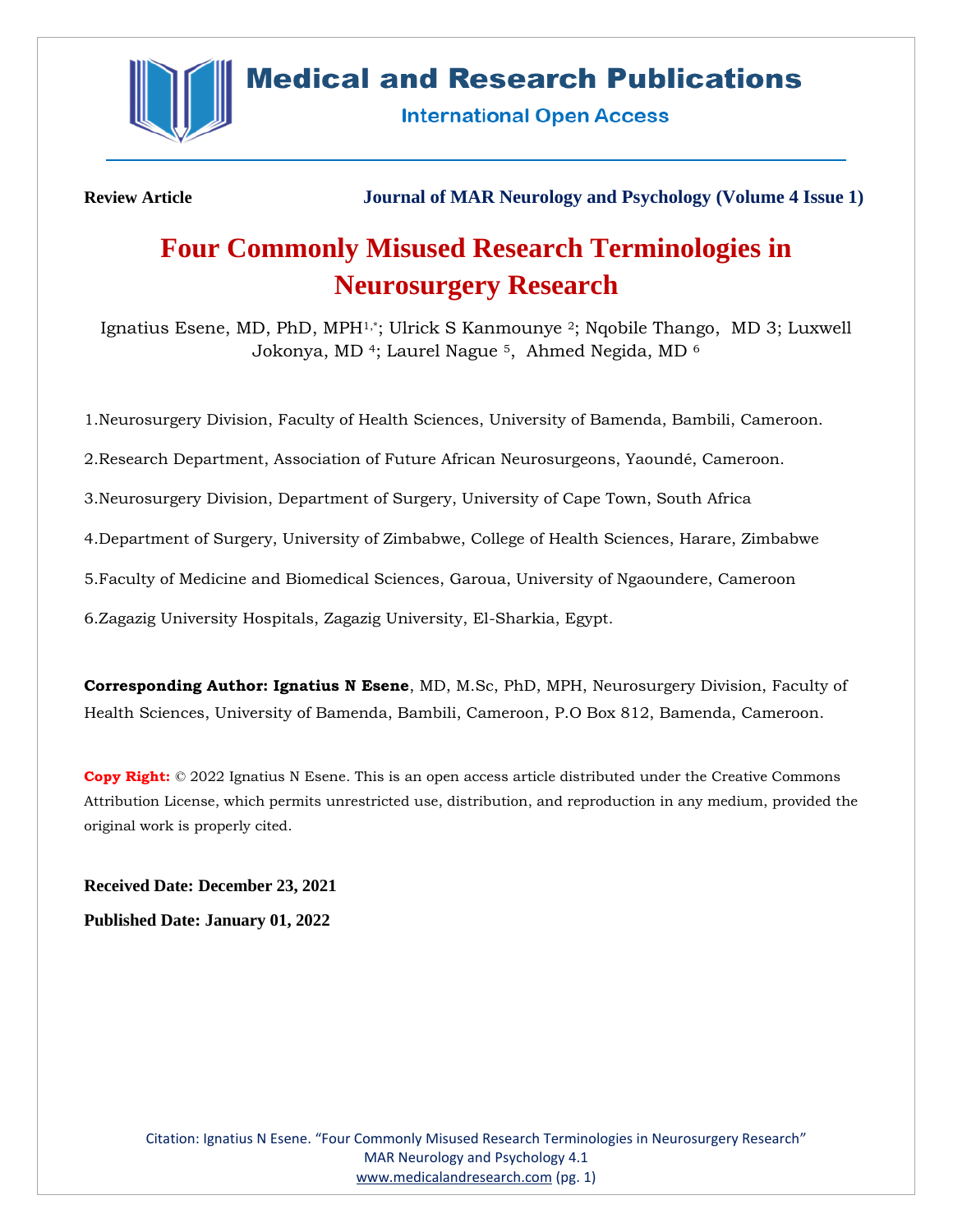#### **Introduction**

An accurate answer to a research question can only be obtained from a properly designed and reported study. A proper understanding and the use of research terminology is the fundamental foundation of any clinical study. We often get little exposure to research methods within the medical field, and it is often intimidating when faced with our first research project. Specific terminology such as retrospective/prospective is often misused by even well-seasoned epidemiologists **(**1 . Quite often in papers, authors use these terms synonymously with case-control and cohort studies, respectively, on the premise that the former looks backward from disease to a particular cause while the latter looks forward from exposure to an outcome **(**2**)**. Other literature recommends using this temporal classification to refer simply to the relationship between the initiation of the study by the investigator and the occurrence of the disease or outcome **(**2**)**. This holds true for case-control studies and helps to distinguish between retrospective and prospective cohort studies.

To eliminate this confusion and ensure consistency in the correct reporting of research, we have in this mini-review attempted to provide the updated definitions of four commonly ill-defined terminologies: prospective, retrospective, prolective, and retrolective. The use of correct research terminology is essential for the appropriate sorting and indexing of evidence, enhancing research quality and the proper application of scientific knowledge to patient care. The definition of the terminologies;-Exposure and Outcome are an essential pre-requisite for the understanding of the aforementioned four terminologies.

#### **Defining the Exposure and the Outcome**

Almost all clinical trials are non-aetiological studies because they assess the treatment outcomes. However, other risk assessment studies (cohort and case-control studies) can study disease etiology due to their observational nature. Therefore, cohort studies and case-control studies can be further categorized into etiological and non-etiological studies. The meaning of exposure and outcome differs between aetiological and non-aetiological studies (Table 1).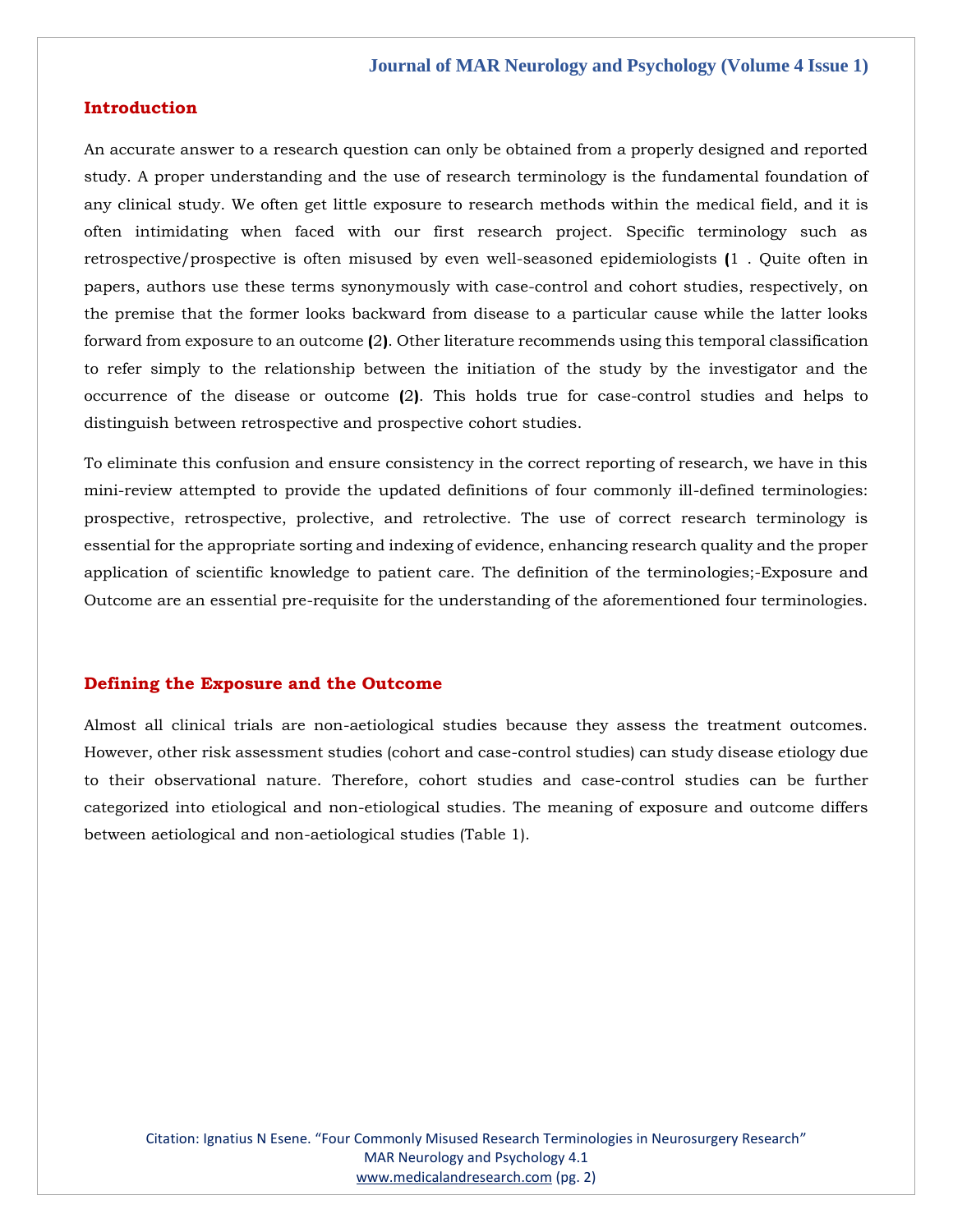|                                                                                       | Definition                                                                                                                                                                                | What exposure means?                                                                                                                                                                                                                                                                                      | What<br>outcome<br>means?                                                                                |
|---------------------------------------------------------------------------------------|-------------------------------------------------------------------------------------------------------------------------------------------------------------------------------------------|-----------------------------------------------------------------------------------------------------------------------------------------------------------------------------------------------------------------------------------------------------------------------------------------------------------|----------------------------------------------------------------------------------------------------------|
| Aetiological<br>studies                                                               | Studies that focus on the<br>etiology of the disease.<br><b>Studies</b><br>where<br>the<br>investigators<br>the<br>studv<br>factors<br>related<br>the<br>to<br>occurrence of the disease. | Risk<br>factors<br>disease<br>the<br>of<br>occurrence.<br>Factors that increase or decrease the<br>possibility of developing a disease.                                                                                                                                                                   | Disease<br>occurrence<br>(Yes or No)                                                                     |
| Non-<br>aetiological<br>studies<br><i>Clinical</i><br>or<br>effectiveness<br>studies) | Studies that focus on the<br>treatments of the disease.<br><b>Studies</b><br>where<br>the<br>the<br>investigators<br>study<br>of<br>different<br>outcomes<br>treatment options.           | Common exposures in neurosurgery<br>are the different surgical techniques.<br>Exposure may represent a "new<br>surgical technique" (e.g., endoscopic<br>pituitary surgery), while<br>non-<br>exposure/control may be the "gold"<br>standard for that procedure" (e.g.,<br>microscopic pituitary surgery). | Clinical scores<br>patient<br>and<br>outcomes<br>as<br>recovery,<br>survival,<br>mortality,<br>AEs,  etc |

**Table 1** The definition of exposure and outcome according to the type of the study

An exposure may represent an intervention to which individuals are subjected (e.g., surgery), a behavior (e.g., smoking), or an individual attribute (e.g., age, sex, and race) **(**3**)**.

Exposure can be dichotomized as present or absent or may be presented as graded levels of exposure, such as blood pressures (e.g., the higher the blood pressure, the higher the risk for stroke).

The outcome refers to the disease state, event (.e.g. complication, recurrence), behavior, or condition associated with health under investigation**(**3**)**. Common outcomes in neurosurgery are the extent of tumor resection, complications, or recurrences.

In cohort studies and trials, participants are selected based on exposure status, while in case series and case-control studies, they are sampled based on the disease or outcome status.

## **Prospective versus Retrospective**

When a population group is studied, the terms retrospective and perspective can be applied for two different research tasks and are thus defined by two parameters: the study timing and directionality.

#### **Timing**

Timing refers to the temporal relationship between the initiation of the study by the investigator and the occurrence of the disease or outcome, as illustrated for cohort and case-control studies below **(**2**)**.

Citation: Ignatius N Esene. "Four Commonly Misused Research Terminologies in Neurosurgery Research" MAR Neurology and Psychology 4.1 [www.medicalandresearch.com](http://www.medicalandresearch.com/) (pg. 3)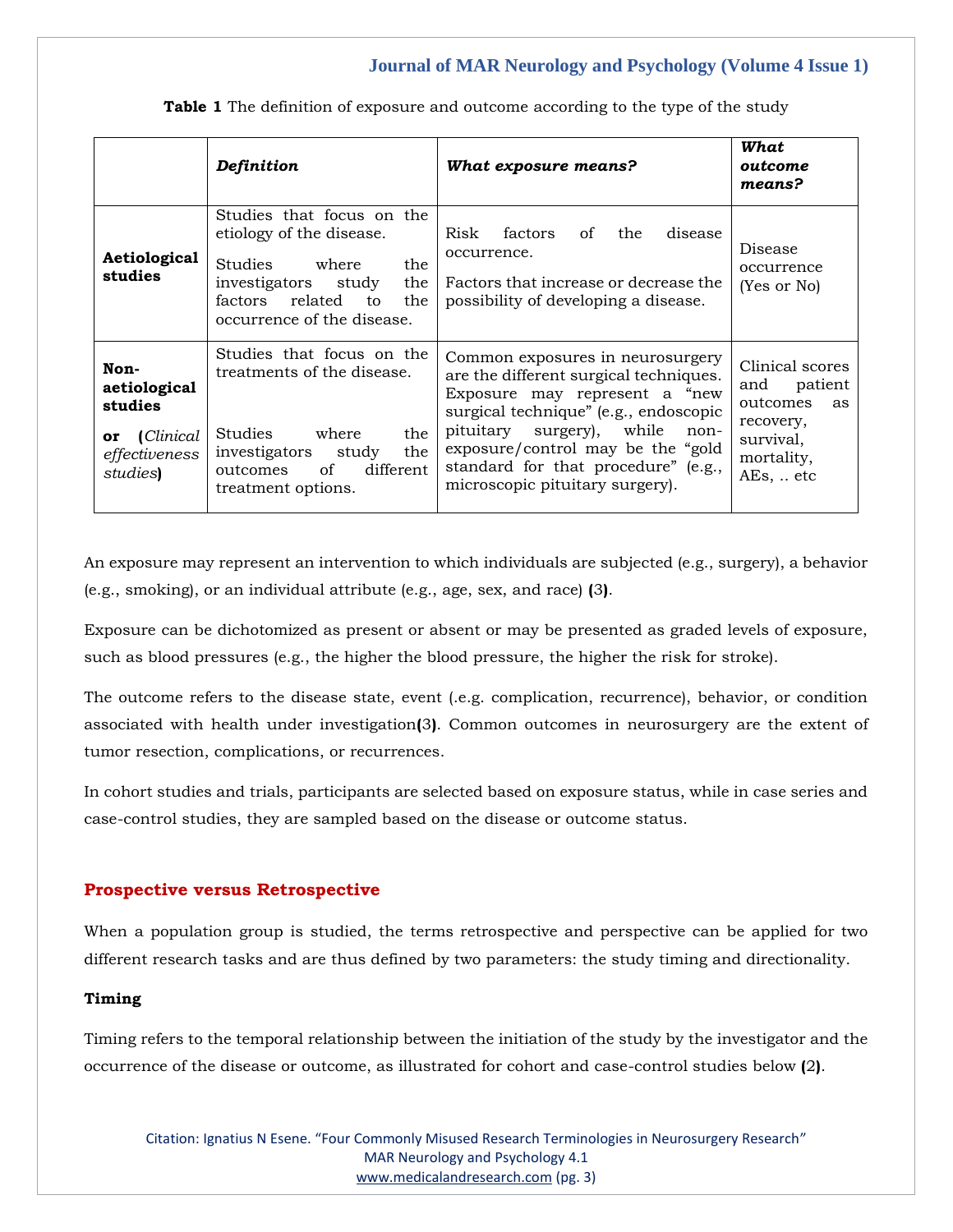Depending on whether the outcome of interest has occurred at the time the investigator initiates the study, cohort studies can be classified as prospective or retrospective. Cohort studies in which the exposure and outcome have already occurred at the time of study are termed retrospective, nonconcurrent, or historical cohort studies, while those in which the outcome has yet to occur are called prospective or concurrent cohort studies **(**3**)**. (Figure 1).



(Modified from Hennekens et al. 1987.) **(**5**)**

**Figure 1:** Timing of case-control, prospective cohort and retrospective cohort studies in relation to exposure and outcome.

Citation: Ignatius N Esene. "Four Commonly Misused Research Terminologies in Neurosurgery Research" MAR Neurology and Psychology 4.1 [www.medicalandresearch.com](http://www.medicalandresearch.com/) (pg. 4)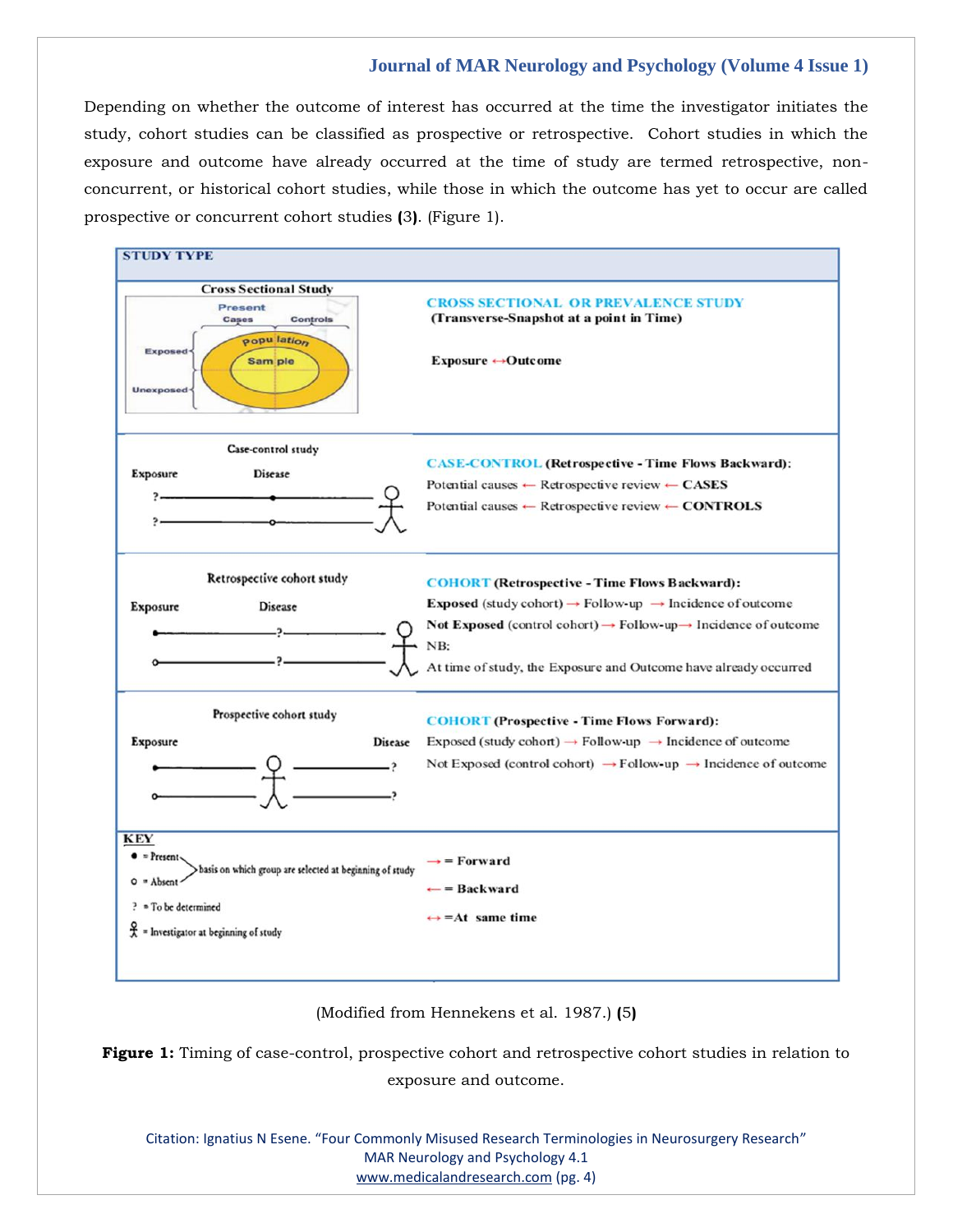For case-control studies, the outcome and exposure have already occurred at the time of the study. Thus, they are described as retrospective studies. Most cases included in a case-control study are prevalent cases (i.e., include both new and old disease events). However, in the rare condition of the nested case-control study, investigators study the incident cases only (i.e., new disease events that occurred within a large prospective cohort study). These incident case-control studies are special because their temporality is prospective **(**2**)**.

#### **Directionality**

Directionality is the investigation's direction vis-à-vis exposure and outcome (Figure 1).

The cohort study design looks forward from exposure (intervention) to the outcome (disease) and is prospective. Cohort studies are equally known as longitudinal studies; this term emphasizes that patients are followed over time, or incidence studies, drawing attention to the basic measure of new disease events over time. Irrespective of the data collection method, a cohort study always includes a comparison between the exposed vs. the non-exposed group.

The case-control design looks backward from the outcome (disease) to the putative exposure (intervention). Thus, case-control studies are said to be retrospective (2). Irrespective of the data collection method, a case-control study always includes a comparison between the cases (the group with the outcome of interest) vs. the control group (the group without the outcome of interest).

#### **Prolective versus Retrolective**

Data collection for a study can be prolective or retrolective. Prolective describes the use of data collected in the future from the start of the study, and retrolective describes the use of data collected in the past from the start of the study. In prolective studies, data collection occurs after study planning and is sourced directly from the origin (e.g., questioning study subjects). On the contrary, retrolective studies use data from secondary sources, i.e., existing before the research is conducted, and usually use data recorded for purposes other than the study. These secondary sources include databases, admission and operative records, patient files (i.e., retrospective chart review). Of note, studies can combine both prolective and retrolective data collection. These study types are called ambilective studies, and as suggested, they use data from primary and secondary sources **(**4**)**.

Cohort studies have an exposure-to-outcome directionality and are often prolective albeit can also be retrolective. Retrolective cohorts are also called historical cohort studies. Case-control studies, on the other hand, are generally retrolective but can also be prolective **(**4**)**.

Citation: Ignatius N Esene. "Four Commonly Misused Research Terminologies in Neurosurgery Research" MAR Neurology and Psychology 4.1 [www.medicalandresearch.com](http://www.medicalandresearch.com/) (pg. 5)